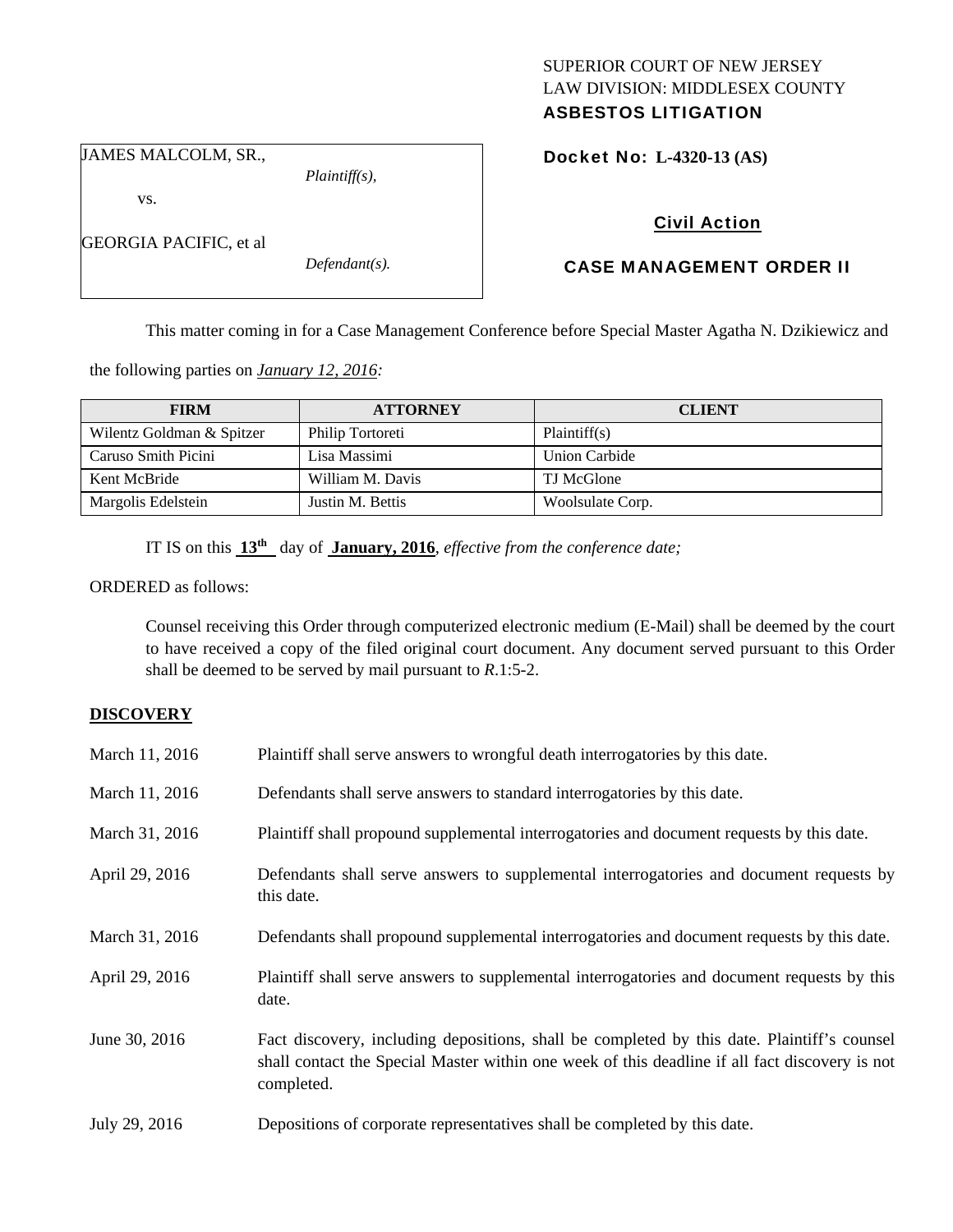## **EARLY SETTLEMENT**

August 19, 2016 Settlement demands shall be served on all counsel and the Special Master by this date.

## **SUMMARY JUDGMENT MOTION PRACTICE**

- August 19, 2016 Plaintiff's counsel shall advise, in writing, of intent not to oppose motions by this date.
- September 2, 2016 Summary judgment motions shall be filed no later than this date.
- September 30, 2016 Last return date for summary judgment motions.

## **MEDICAL DEFENSE**

- July 29, 2016 Plaintiff shall serve medical expert reports by this date.
- July 29, 2016 Upon request by defense counsel, plaintiff is to arrange for the transfer of pathology specimens and x-rays, if any, by this date.
- November 4, 2016 Defendants shall identify its medical experts and serve medical reports, if any, by this date. **In addition, defendants shall notify plaintiff's counsel (as well as all counsel of record) of a joinder in an expert medical defense by this date.**

## **LIABILITY EXPERT REPORTS**

- November 4, 2016 Plaintiff shall identify its liability experts and serve liability expert reports or a certified expert statement by this date or waive any opportunity to rely on liability expert testimony.
- December 23, 2016 Defendants shall identify its liability experts and serve liability expert reports, if any, by this date or waive any opportunity to rely on liability expert testimony.

#### **ECONOMIST EXPERT REPORTS**

- November 4, 2016 Plaintiff shall identify its expert economists and serve expert economist report(s), if any, by this date or waive any opportunity to rely on economic expert testimony.
- December 23, 2016 Defendants shall identify its expert economists and serve expert economist report(s), if any, by this date or waive any opportunity to rely on economic expert testimony.

#### **EXPERT DEPOSITIONS**

January 13, 2017 Expert depositions shall be completed by this date. To the extent that plaintiff and defendant generic experts have been deposed before, the parties seeking that deposition in this case must file an application before the Special Master and demonstrate the necessity for that deposition. To the extent possible, documents requested in a deposition notice directed to an expert shall be produced three days in advance of the expert deposition. The expert shall not be required to produce documents that are readily accessible in the public domain.

\_\_\_\_\_\_\_\_\_\_\_\_\_\_\_\_\_\_\_\_\_\_\_\_\_\_\_\_\_\_\_\_\_\_\_\_\_\_\_\_\_\_\_\_\_\_\_\_\_\_\_\_\_\_\_\_\_\_\_\_\_\_\_\_\_\_\_\_\_\_\_\_\_\_\_\_\_\_\_\_\_\_\_\_\_\_\_\_\_\_\_\_\_\_\_\_\_\_\_\_\_\_\_\_\_\_\_\_\_\_

#### **PRE-TRIAL AND TRIAL**

November 16, 2016 The settlement conference previously scheduled on this date is **cancelled**.